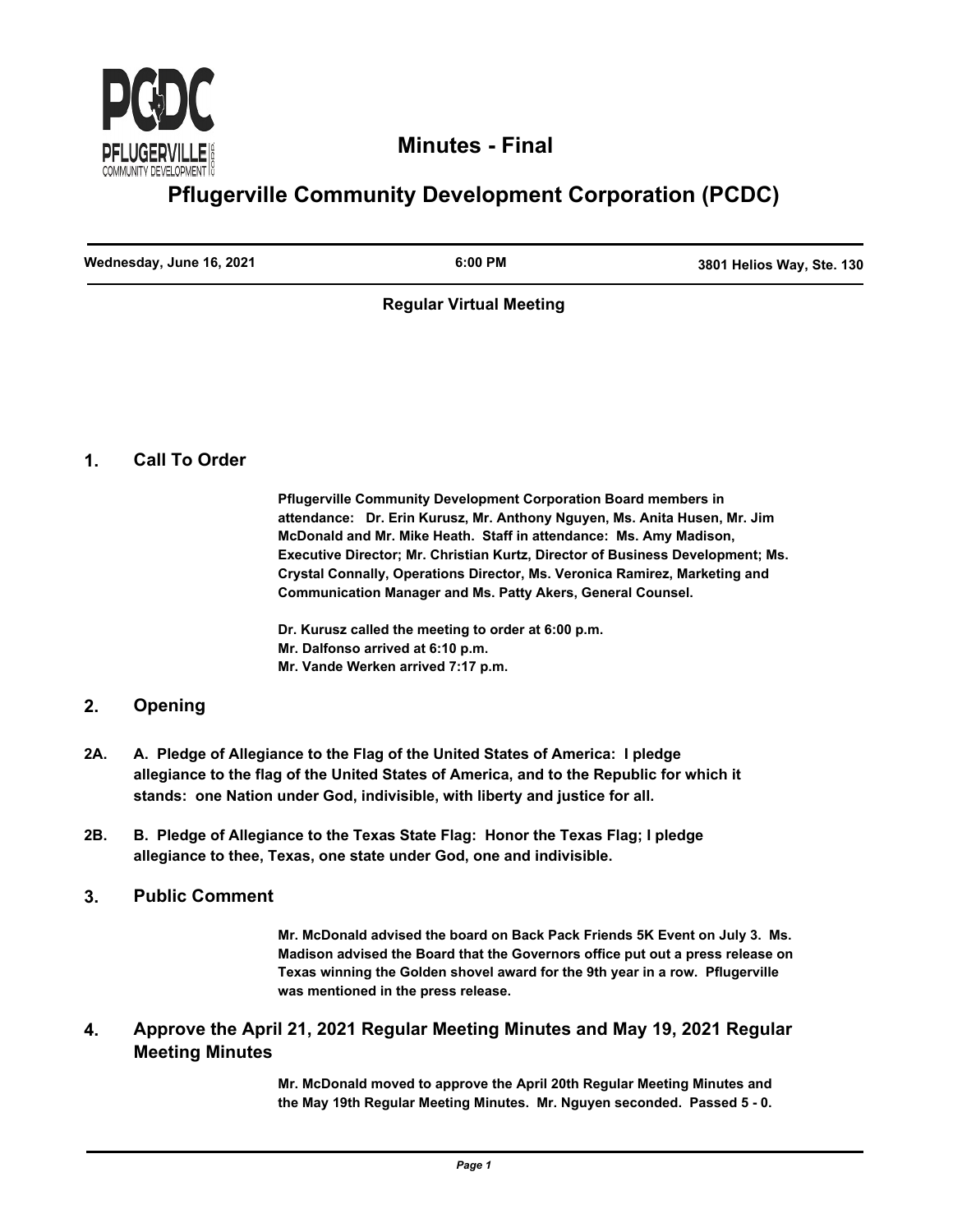#### **5. Discuss Only**

**5A.** [2021-0610](http://pflugerville.legistar.com/gateway.aspx?m=l&id=/matter.aspx?key=11963) Discussion and presentation regarding NANA Academy. Presented by Aaron Hill, Assistant Director of Government Initiatives.

> **Mr. Hill informed the Board on the NANA Academy. Mr. Dalfonso joined the Board at 6:10 p.m. Mr. Dalfonso called for a break at 6:35 p.m. The meeting was called to order at 6:45 p.m.**

#### **6. Discuss And Action**

**6A.** [2021-0604](http://pflugerville.legistar.com/gateway.aspx?m=l&id=/matter.aspx?key=11957) Discuss and consider action on approving a request to provide funding for a Comprehensive Parks and Recreation Plan in the City of Pflugerville, not to exceed \$150,000. Presented by Shane Mize, City of Pflugerville Parks and Recreation Director.

> **Mr. Mize presented a request for funding to the PCDC Board. Mr. Vande Werken joined the meeting at 7:17 p.m. Mr. Dalfonso moved to reset the item for consideration to the July 28th Board Meeting. Mr. Heath seconded. Passed 6-1. Mr. McDonald opposed.**

#### **7. Discuss Only**

**7A.** [2021-0606](http://pflugerville.legistar.com/gateway.aspx?m=l&id=/matter.aspx?key=11959) Discussion regarding alignment of the PCDC Strategic Plan (CEDS 2.0) with the City Council proposed economic development strategies to recruit post secondary college and technical schools and to recruit a top 100 company.

> **Ms. Madison presented the CEDS 2.0 alignment of tasks with the City's proposed Economic Development goals. Amy will send the updates CEDS 2.0 implementation tables of tasks and completion notes to the Board.**

**7B.** [2021-0603](http://pflugerville.legistar.com/gateway.aspx?m=l&id=/matter.aspx?key=11956) Discussion regarding PCDC Quarterly Calendar.

**Ms. Madison presented the Quarterly Calendar of PCDC upcoming events and meetings.**

#### **8. Executive Session**

- **8A.** [2021-0608](http://pflugerville.legistar.com/gateway.aspx?m=l&id=/matter.aspx?key=11961) 1.) Executive Session Item: Deliberations in accordance with Sections 551.072 of the Texas Government Code to discuss the sale, purchase, or lease of real property.
- **8B.** [2021-0609](http://pflugerville.legistar.com/gateway.aspx?m=l&id=/matter.aspx?key=11962) 2.) Open Session Item: Discuss and consider action on Executive Session items, as needed.

**The Board retired to Executive session at 8:40 p.m. The Board returned at 10:02 p.m. No action was taken.**